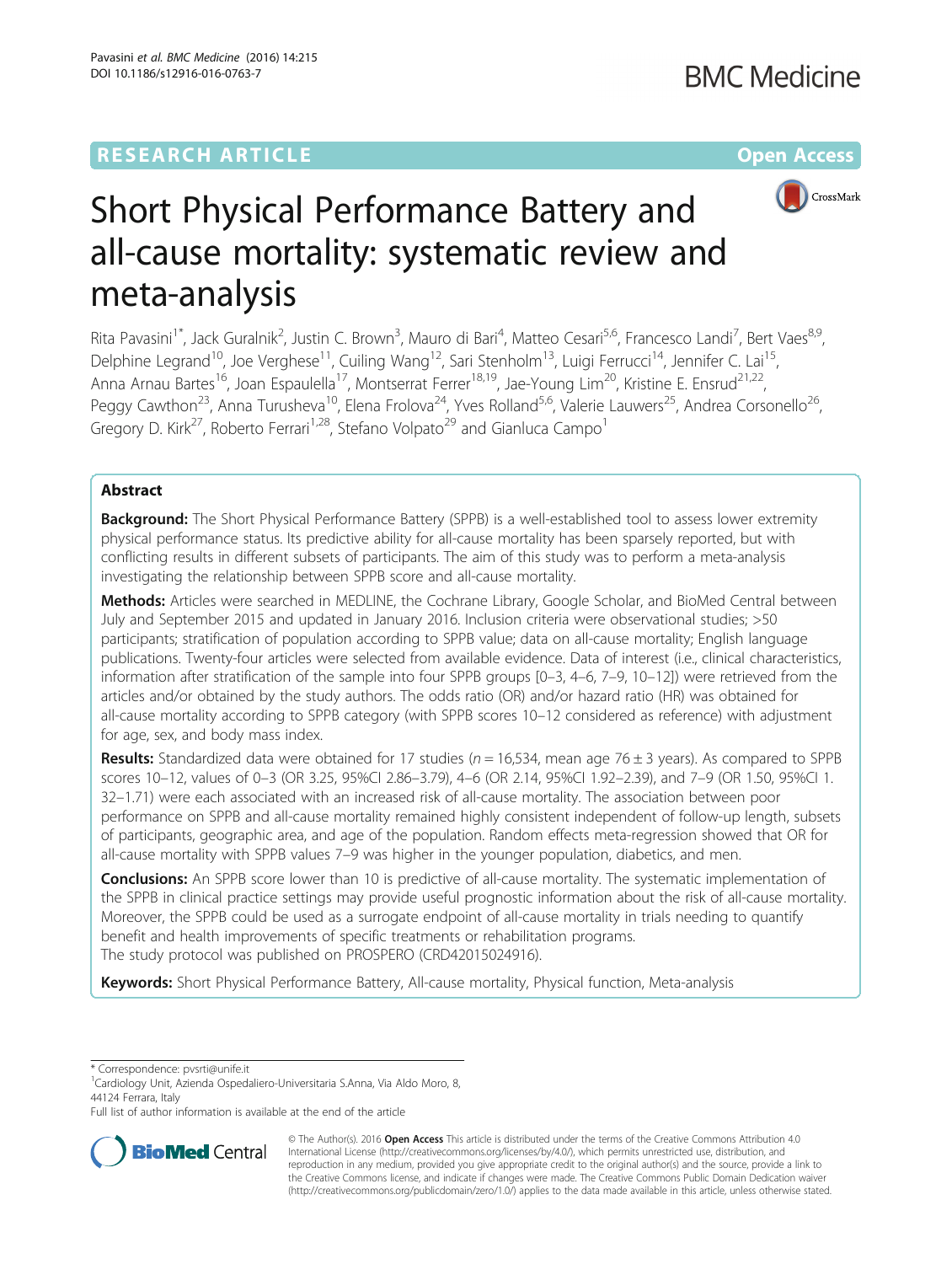#### Background

Life expectancies at birth have risen globally, with the longest life expectancies (80–87 years) in Europe and North America [[1\]](#page-7-0). With this has come the challenge of providing medical care to increasingly older adults. It is well established that the elderly are at increased risk of frailty, functional decline, and other adverse health outcomes, as well as death [[1](#page-7-0), [2](#page-7-0)]. This finding has important clinical implications, because impaired functional status significantly influences prognosis and benefit from pharmacological and interventional therapies. As such, several authors and experts have suggested that the assessment of physical performance and functional status should be included in the initial clinical evaluation of older patients [\[3](#page-7-0)], with the aim of guiding clinicians in the decision-making process. The Short Physical Performance Battery (SPPB) has emerged as one of the most promising tools to evaluate functional capability and provide a measure of the biological age of an older individual [\[4](#page-7-0)]. It is an objective tool for measuring the lower extremity physical performance status [\[4](#page-7-0)]. The SPPB is based on three timed tasks: standing balance, walking speed, and chair stand tests. The timed results of each subtest are rescaled according to predefined cutpoints for obtaining a score ranging from 0 (worst performance) to 12 (best performance) [[4\]](#page-7-0). The SPPB has been adopted in multiple observational studies that have consistently found an association with incident disability and hospital admission [[3, 28](#page-7-0)]. Some studies suggest SPPB also has the capacity to predict all-cause mortality [[6](#page-7-0)–[29\]](#page-7-0). However, results were inconclusive, perhaps due to (1) limited sample size, (2) heterogeneous cut-points for categorizing the timed results, and (3) variability in the clinical settings of applications [\[6](#page-7-0)–[29\]](#page-7-0).

Therefore, the aim of this study was to assess the relationship between SPPB and all-cause mortality by performing a thorough systematic review and meta-analysis.

#### Methods

We developed a systematic review and meta-analysis following the Preferred Reporting Items for Systematic Review and Meta-Analyses (PRISMA) amendment to the Quality of Reporting of Meta-analyses (QUOROM) statement and recommendations from the Cochrane Collaboration and from the Meta-analysis of Observational Studies in Epidemiology (MOOSE) [\[30](#page-7-0)–[33\]](#page-7-0). The protocol was previously published in an international prospective register of systematic reviews (PROSPERO) under number CRD42015024916.

#### Search strategy

Appropriate articles were found using the Medical Subject Headings (MeSH) strategy and searching in MEDLINE, the Cochrane Library, Google Scholar, and BioMed Central. The search strategy was created by RP. The terms searched were: ((short physical performance battery) OR (SPPB) OR (lower limb strength) OR (standing balance) OR (walking speed) OR (chair stand)) AND ((mortality) OR (death)).

Only articles published in the English language and in peer-reviewed journals were selected. The research was carried out between July 2015 and January 2016. Independent reviewers (RP, GC) analyzed the titles and abstracts of the articles and determined which of them warranted the examination of the full text. Studies included in the analysis had to have the following characteristics: (1) observational (non-randomized) study; (2) inclusion of more than 50 subjects; (3) reporting the stratification of patients/population according to SPPB cut-points; (4) presenting data on all-cause mortality in relation to the value of SPPB expressed as hazard ratio (HR) or odds ratio (OR). Duplicate, interventional, or animal studies were excluded. Both reviewers agreed to the final number of studies included in the present analysis.

#### Data extraction, definition, endpoint, and contact with authors

Independent reviewers (GC, RP, and SV) completed the database, which contained information about the journal, year of publication, authors, baseline characteristics of study population, follow-up length, SPPB cut-points, and source of mortality data. The primary endpoint was all-cause mortality. Additional analyses were performed after stratification of studies according to the following criteria: (1) mean age of the study population ( $\leq 75$  years versus >75 years); (2) setting (general population versus outpatients versus hospitalized patients); (3) geographical region (North America versus Europe versus Asia); (4) follow-up length ( $\leq 1$  year versus >1 year and  $\leq 5$  years versus >5 years). To obtain standardized data, the authors of all the selected papers  $(n = 24)$  were contacted. Of the 22 authors contacted (two were corresponding authors for two studies), one was not able to provide the requested data, one refused to participate, and five never replied to the inquiry. A total of 15 authors (68%) gave complete available data for 17 of the studies originally selected (71%) (see Fig. [1](#page-2-0)). Authors were asked to complete a table summarizing baseline characteristics of their studies (mean age, sex, hypertension, cardiovascular disease, cerebrovascular disease, diabetes) and to stratify the population into four SPPB score categories  $(0-3, 4-6, 7-9, 10-12)$  according to the cut-points provided by Guralnik and colleagues in their original work [[4\]](#page-7-0). The reference group for the analyses comprised participants ranging between 10 and 12 on the SPPB score. In addition, authors were asked to calculate the odds ratio (OR)/hazard ratio (HR) for all-cause mortality in SPPB groups with values 0–3, 4–6, and 7–9 compared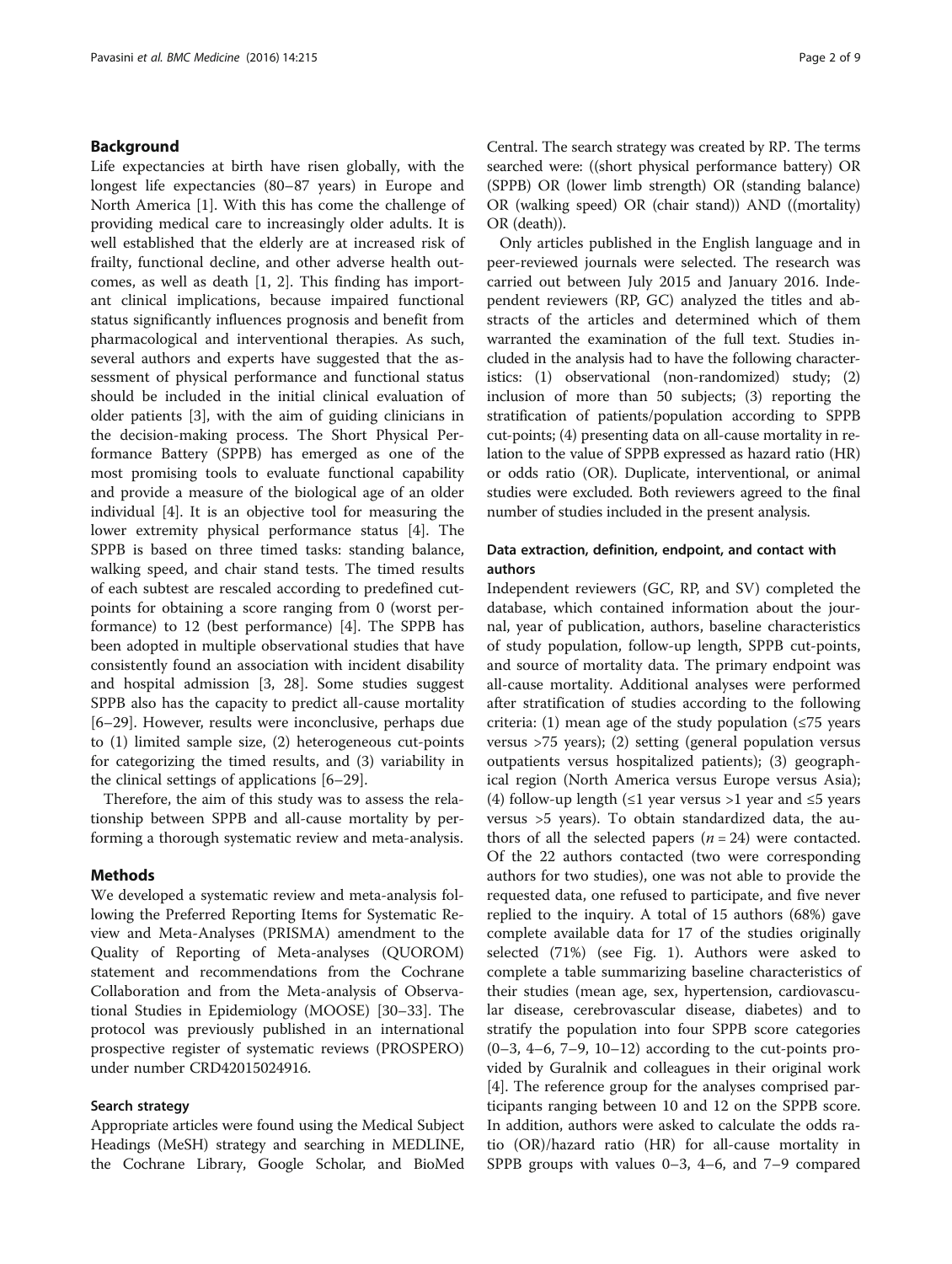<span id="page-2-0"></span>

to the group 10–12 as reference, and to perform multivariate analyses adjusted for age, sex, and body mass index (weight/height<sup>2</sup>).

#### Internal validity and quality appraisal

Two unblinded reviewers (RP and SV) independently evaluated the quality of the included studies using prespecified electronic forms (piloted over the first three cases) and a modified version of the Newcastle-Ottawa Scale (NOS) for cohort studies [[34](#page-7-0)] (Additional file [1](#page-6-0): eTable 1). Because of the design of the studies considered, we did not consider the section for "Comparability" and question 2 in the section "Selection" ("selection of the non exposed cohort"). Discrepancies between reviewers were solved by consensus. No study was excluded on the basis of this analysis. The same reviewers independently analyzed references of all the evaluated articles to avoid the eventual exclusion of additional studies.

#### Data analysis and synthesis

Continuous variables were reported as mean (± standard deviation) or median (interquartile range). Categorical variables were expressed as number and percentage (%). Point estimates and standard errors were extracted from individual studies and combined by the generic inverse variance method [[35\]](#page-7-0), computing risk estimates with 95% confidence intervals according to logarithmic transformation of the hazard measures. Considering the high likelihood of between-study variance, a random effect model was used. Statistical heterogeneity was assessed using Cochran's Q test. This statistic was complemented with the  $I^2$  statistic, which quantifies the proportion of total variation across studies that is due to heterogeneity rather than chance. A value for  $I^2$  of 0-25% represents insignificant heterogeneity, 26–50% low heterogeneity, 51–75% moderate heterogeneity, and >75% high heterogeneity [\[36](#page-7-0)]. The chi-square test was used to test differences between subgroups. To estimate the percentage of deaths that could be attributed to poor physical function, the percentage attributable risk (%AR) was calculated [[37\]](#page-7-0). Finally, a random effect meta-regression analysis was performed to assess the effect of some potential confounding factors (age, sex, previous history of cardiovascular disease, previous history of cerebrovascular disease, diabetes, hypertension) on the results. Publication bias was appraised by graphical evaluation of funnel plots and through Begg and Mazumdar rank correlation, Egger's regression intercept, and Duval and Tweedie trim and fill [\[36](#page-7-0)]. Statistical analyses were conducted using ProMeta software (Internovi, Cesena, Italy) and RevMan 5 (the Cochrane Collaboration, the Nordic Cochrane Centre, Copenhagen, Denmark).

#### Results

#### Search results and study selection

After removal of duplicates, 725 titles were identified by the databases search (Fig. 1). Overall, 529 items were excluded after the first evaluation of the title and abstract, as they failed to meet the prespecified inclusion and exclusion criteria. Of the remaining 196 records examined, 134 were excluded because they focused on other outcomes or on other physical performance measures. An additional 5 were not retained because they were not original papers but reviews, and 31 because they were study protocols. Twenty-six studies were examined as full papers. Two of these were excluded because they were based on the same study sample used in Lai et al. [[15\]](#page-7-0). The corresponding authors of the retained 24 records were contacted [\[6](#page-7-0)–[29\]](#page-7-0). As previously explained, standardized information was obtained for 17 of them [[5](#page-7-0)–[21\]](#page-7-0), and these studies were included in the final qualitative and quantitative analysis (Fig. 1).

#### Population characteristics

A total of 16,534 participants (mean age:  $76 \pm 3$  years, women: 78%) were included in the meta-analysis. Overall, 47% of participants had hypertension, 9% diabetes, and 31% prior diagnosis of cardiovascular disease, while only 5% had a previous diagnosis of cerebrovascular disease (Table [1](#page-3-0)). Eleven studies were focused on the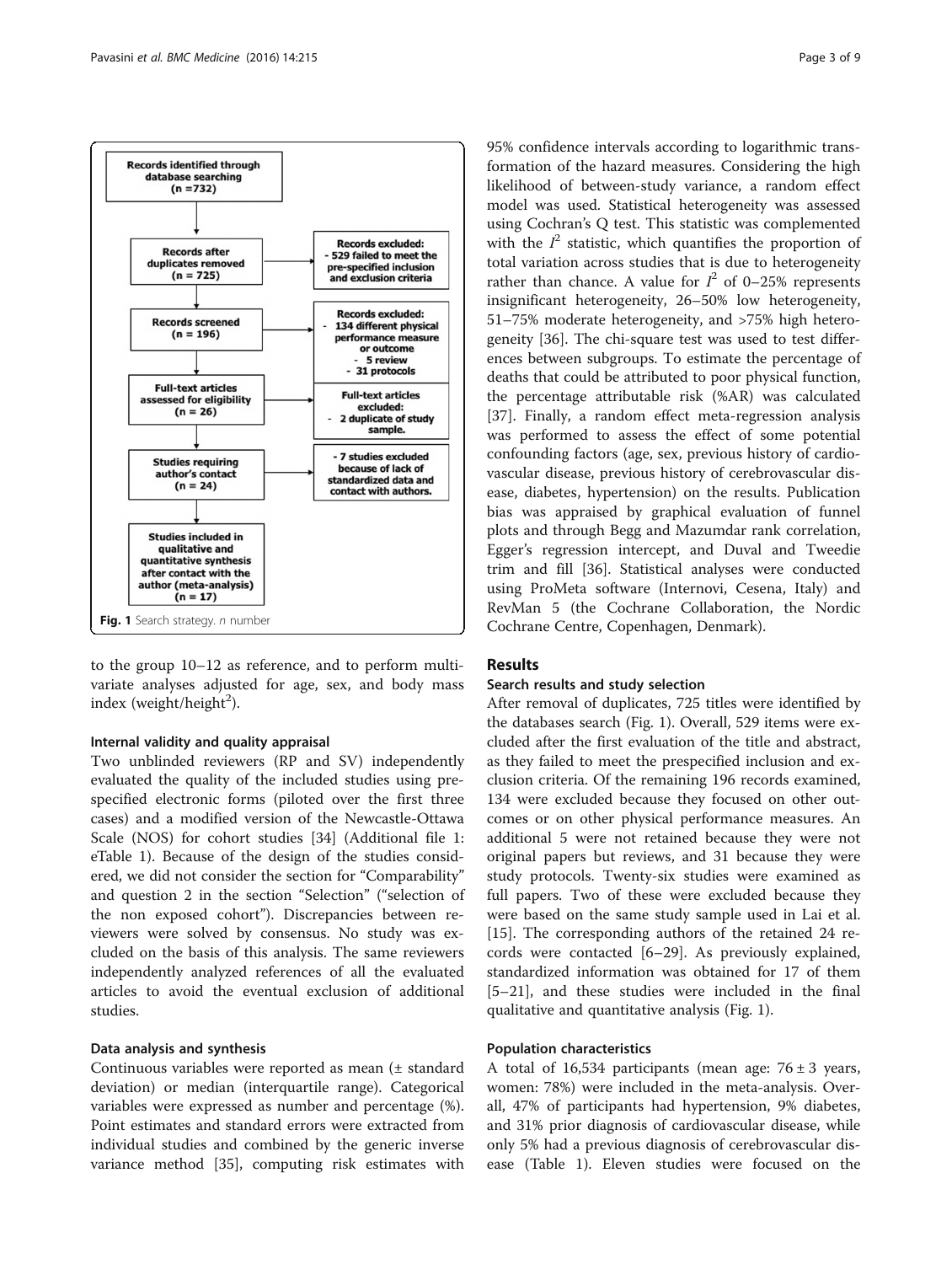<span id="page-3-0"></span>Table 1 Sample characteristics of the studies included in the meta-analysis

| References                   | $\mathcal N$ | Participants                    | Nation   | Mean<br>age $\pm$ SD (y) | Female (%) | Hypertension (%)         | DM (%)   | CVA (%)                  | CVD(%)                   |
|------------------------------|--------------|---------------------------------|----------|--------------------------|------------|--------------------------|----------|--------------------------|--------------------------|
| Arnau et al. 2016 [6]        | 315          | Outpatients                     | Spain-Eu | $82 \pm 5$               | 191 (61)   |                          | 62 (20)  | $\overline{\phantom{0}}$ |                          |
| Brown et al. 2015 [7]        | 413          | General population              | USA-Am   | $73 \pm 1$               | 248 (60)   | 189 (46)                 | 43 (10)  | 28(7)                    | 63 (15)                  |
| Cesari et al. 2008 [8]       | 200          | General population              | IT-Eu    | $86 \pm 1$               | 223 (67)   | 246 (73)                 | 92(27)   | 15(4)                    | 40 (12)                  |
| Cesari et al. 2013 [9]       | 335          | Outpatients                     | IT-Eu    | $74 \pm 6$               | 200 (100)  | 166 (83)                 | 33 (17)  | 2(1)                     | 40 (20)                  |
| Chiarantini et al. 2010 [10] | 157          | Hospitalized                    | IT-Eu    | $80 \pm 1$               | 79 (50)    | 52 (33)                  |          |                          | 77 (49)                  |
| Corsonello et al. 2012 [11]  | 506          | Hospitalized                    | IT-Eu    | $80 \pm 6$               | 231 (46)   | 357 (71)                 | 130 (26) | 66 (13)                  | 149 (29)                 |
| Ensrud et al. 2016 [12]      | 1495         | General population              | USA-Am   | $88 \pm 3$               | 1495 (100) | 985 (66)                 | 219 (15) | 194 (13)                 | 373 (25)                 |
| Greene et al. 2014 [13]      | 1627         | General population <sup>a</sup> | USA-Am   | $49 \pm 8$               | 561 (34)   | $\overline{\phantom{0}}$ |          |                          | $\overline{\phantom{0}}$ |
| Kim et al. 2016 [14]         | 560          | General population              | Korea-As | $74 \pm 7$               | 274 (49)   | 256 (46)                 | 49 (9)   | 87 (16)                  | 87 (16)                  |
| Lai et al. 2014 [15]         | 294          | Outpatients                     | USA-Am   | $57 \pm 10$              | 100(34)    | 123 (42)                 | 85 (29)  | 4(1)                     | 17(6)                    |
| Legrand et al. 2014 [16]     | 560          | General population              | BE-Eu    | $85 \pm 4$               | 351 (63)   | 393 (70)                 | 104 (19) | 46(8)                    | 140(25)                  |
| Minneci et al. 2015 [17]     | 561          | General population              | IT-Eu    | $73 \pm 1$               | 323 (58)   | -                        |          |                          | $\overline{\phantom{0}}$ |
| Rolland et al. 2006 [18]     | 7250         | General population              | FR-Eu    | $81 \pm 4$               | 7250 (100) | 3429 (47)                | 420(6)   | 210(3)                   | 3495 (48)                |
| Stenholm et al. 2016 [19]    | 996          | General population              | IT-Eu    | $75 + 7$                 | 558 (56)   | 630 (63)                 | 123(12)  | 57(6)                    | 81(8)                    |
| Tadjibaev et al. 2014 [20]   | 611          | General population              | RUS-Eu   | $75 \pm 6$               | 441 (72)   | 567 (93)                 | 87 (14)  | 91 (15)                  | 484 (79)                 |
| Verghese et al. 2012 [21]    | 567          | General population              | USA-Am   | $80 \pm 5$               | 345 (61)   | 355 (63)                 | 93 (16)  | 56 (10)                  | 69 (12)                  |
| Volpato et al. 2011 [22]     | 87           | Hospitalized                    | IT-Eu    | $77 \pm 6$               | 43 (49)    | 77 (89)                  | 21(24)   | 11(13)                   | 17(20)                   |

SD standard deviation, DM diabetes mellitus, CVA cerebrovascular accident, CVD cardiovascular disease, y years, Am America, Eu Europe, As Asia, IT Italy, BE Belgium, FR France, RUS Russia

<sup>a</sup>Injection drug user

general population  $[7, 8, 12-14, 16-21]$  $[7, 8, 12-14, 16-21]$  $[7, 8, 12-14, 16-21]$  $[7, 8, 12-14, 16-21]$  $[7, 8, 12-14, 16-21]$  $[7, 8, 12-14, 16-21]$  $[7, 8, 12-14, 16-21]$  $[7, 8, 12-14, 16-21]$  $[7, 8, 12-14, 16-21]$ . Of note, the study of Greene et al. focused on current and former injection drug users [\[13](#page-7-0)]. Three studies enrolled hospital inpatients [\[10, 11](#page-7-0), [22](#page-7-0)]. In the study by Volpato et al., the causes of hospitalization were congestive heart failure (HF), chronic obstructive pulmonary disease, pneumonia, or minor stroke [\[22](#page-7-0)]. In the study by Chiarantini et al., the cause of hospitalization was decompensated HF [[10\]](#page-7-0), whereas in the study by Corsonello et al., patients were admitted to an acute care medical ward or a long-term care/rehabilitation unit [[11](#page-7-0)]. The remaining three studies were based on outpatients presenting heterogeneous clinical conditions (primary care center: cancer, cirrhosis, on waiting list for liver transplant) (Table 1) [[6, 9, 15](#page-7-0)]. Eleven studies were performed in Europe [[6, 8](#page-7-0)–[11](#page-7-0), [16](#page-7-0)–[20, 22\]](#page-7-0), five in America [[7, 12, 13](#page-7-0), [15, 21](#page-7-0)], and one in Asia [\[14](#page-7-0)] (Table 1). The SPPB score was 0–3 in 9% of the study population, 4–6 in 16%, 7–9 in 33%, and 10–12 in 42%, respectively. Quality assessment of the 17 studies according to the NOS demonstrated an average high quality level with all studies having a score ranging between 5 and 6 (Additional file [1:](#page-6-0) eTable 1).

#### All-cause mortality

Overall, 3237 deaths (19.5%) were recorded. The length of follow-up ranged from a minimum of 1 year to a maximum of 11 years (median 4.5 years) (Additional file

[1:](#page-6-0) eTable 2). As compared to an SPPB score of 10–12, scores of 7–9, 4–6, and 0–3 were associated with greater and progressively increasing risks of all-cause mortality (Fig. [2\)](#page-4-0). After adjustment for age, sex, and body mass index, we found an OR of 1.50 (95%CI 1.32–1.71) for SPPB scores 7–9, OR 2.14 (95%CI 1.92–2.39) for SPPB scores 4–6, and OR 3.25 (95%CI, 2.86–3.79) for SPPB scores 0–3 (Fig. [2](#page-4-0)). The %AR (95% CI) of death attributed to poor functional performance was 33% (24–42%), 53% (48–58%), and 69% (65–73%), respectively. Heterogeneity, expressed as  $I^{2}\%$ , was insignificant for the comparison between SPPB scores 0–3 and 4–6 versus 10– 12, whereas it was low between SPPB scores 7–9 versus 10–12.

#### Additional analyses

Subgroup analyses demonstrated that after stratification of the studies for age, type of population, geographic area, and follow-up length, the association between SPPB and all-cause mortality remained highly consistent, with no statistical significance of the interaction terms (Table [2](#page-5-0)). Random effects meta-regression disclosed no significant association between confounding factors (previous cardiovascular disease, cerebrovascular disease, diabetes, hypertension, age, and sex) for SPPB scores 0– 3 or 4–6 versus 10–12 and the risk of all-cause mortality (Additional file [1:](#page-6-0) eTable 3). In contrast, the OR for all-cause mortality with SPPB scores 7–9 was higher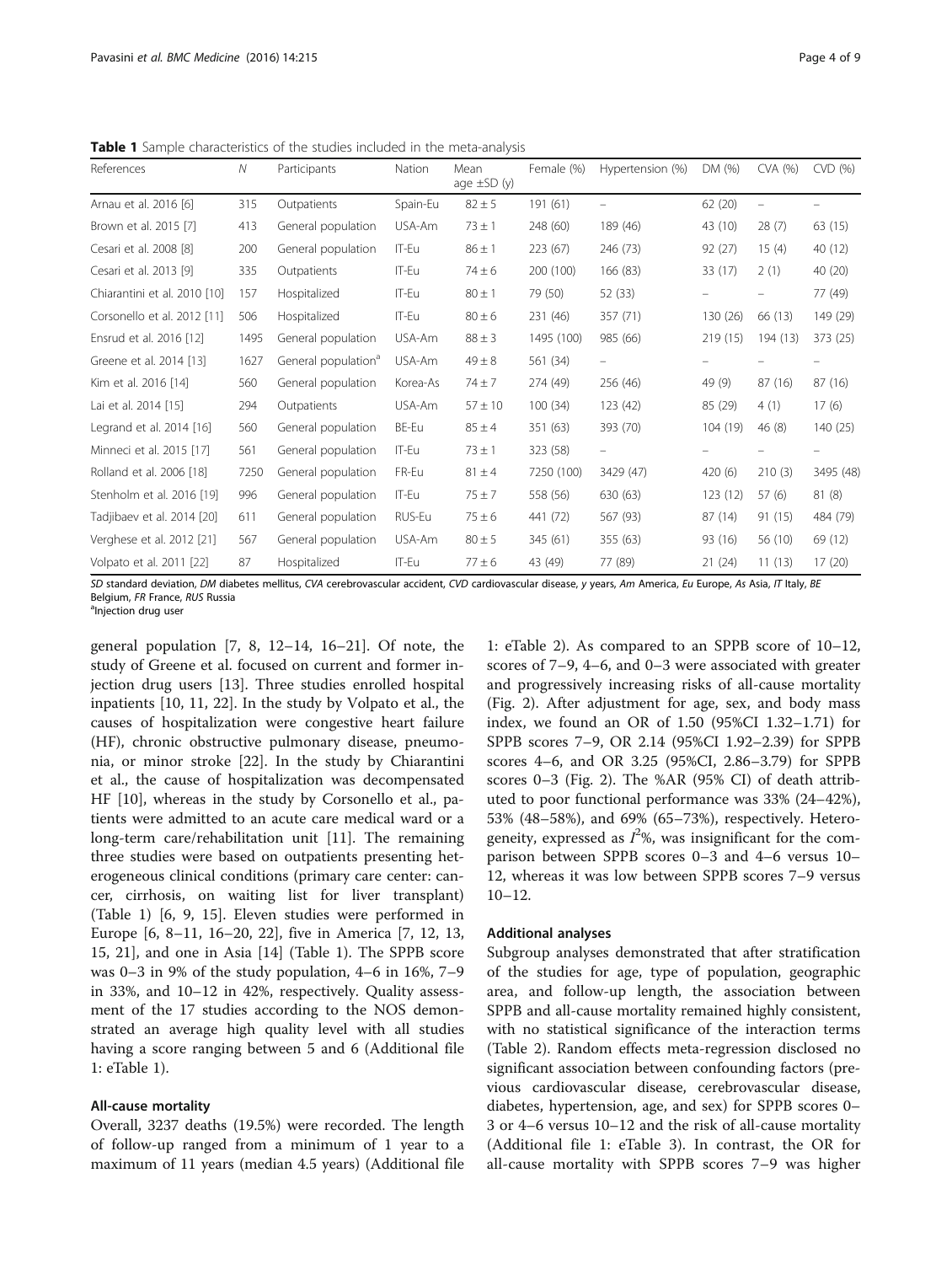<span id="page-4-0"></span>

in younger populations, diabetics, and men (Additional file [1](#page-6-0): eTable 3, eFigure 2).

#### Publication bias

According to graphical evaluation of funnel plots, Begg and Mazumdar rank correlation, and Egger's regression intercept, there was no evidence of publication bias (Additional file [1](#page-6-0): eTable 4 and eFigure 1A-C).

#### **Discussion**

Our meta-analysis suggests that poor performance on the SPPB is associated with an increased risk of all-cause

mortality in a dose-response manner. These findings were consistent among community-based subjects and both inpatients and outpatients, and across different geographical areas, age groups, and durations of follow-up.

In the older population, self-reported functional limitation is a well-established independent risk factor for disability, morbidity, hospital admission for any cause, and mortality [[3\]](#page-7-0). Objective measures of physical performance may be more likely to capture the integrated and multisystemic effects of aging, comorbidity, disease severity, malnutrition, motivation, and cognition on the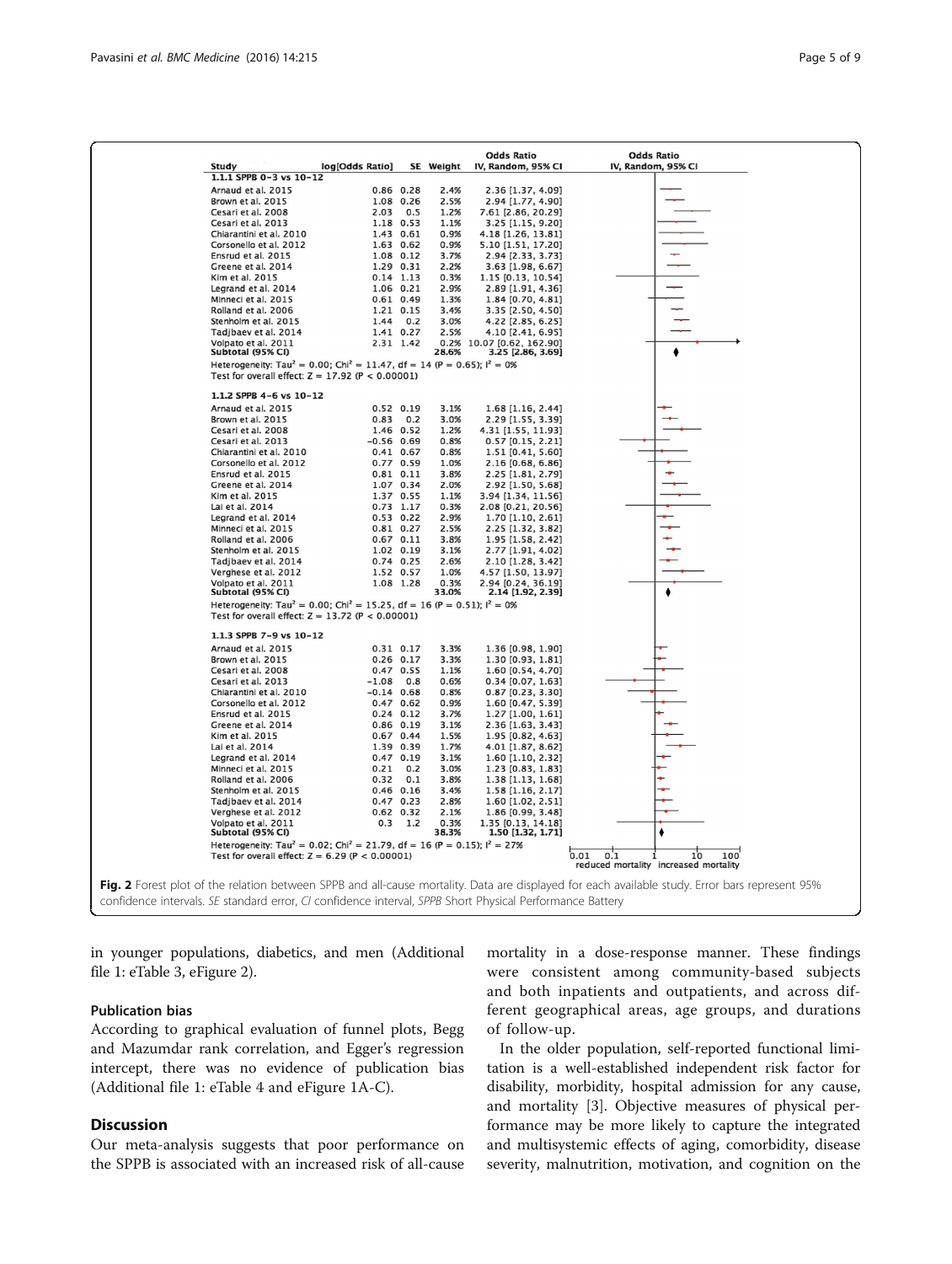|                    | $\mathcal N$<br>15 | SPPB 0-3 vs. SPPB 10-12 |                   |               | $\mathcal N$   | SPPB 4-6 vs. SPPB 10-12 |                   |               | $\mathcal N$ | SPPB 7-9 vs. SPPB 10-12 |                          |                |
|--------------------|--------------------|-------------------------|-------------------|---------------|----------------|-------------------------|-------------------|---------------|--------------|-------------------------|--------------------------|----------------|
|                    |                    | OR (95% CI)             | $1^2\%$           | $\mathcal{D}$ | 17             | OR (95% CI)             | $1^2\%$           | $\mathcal{D}$ | 17           | OR (95% CI)             | $1^2\%$                  | $\overline{p}$ |
| Mean age           |                    |                         |                   | 0.37          |                |                         |                   | 0.19          |              |                         |                          | 0.24           |
| $\leq 75$          | $\overline{7}$     | $3.54(2.81 - 4.46)$     | $\circ$           |               | 8              | 2.40 (1.97-2.93)        | $\circ$           |               | 8            | $1.65(1.27 - 2.16)$     | 59                       |                |
| >75                | 8                  | $3.12$ (2.67-3.65)      | $\mathbf{0}$      |               | 9              | 2.04 (1.79-2.33)        | $\circ$           |               | 9            | $1.38(1.22 - 1.57)$     | $\circ$                  |                |
| Population         |                    |                         |                   | 0.36          |                |                         |                   | 0.32          |              |                         |                          | 0.91           |
| General population | 10                 | $3.27(2.86 - 3.75)$     | $\mathbf{0}$      |               | 11             | 2.22 (1.98-2.49)        | 0                 |               | 11           | $1.48(1.32 - 1.65)$     | 9                        |                |
| Outpatients        | $\overline{2}$     | 2.53 (1.56-4.12)        | $\mathbf{0}$      |               | 3              | $1.45(0.83 - 2.52)$     | 14                |               | 3            | 1.48 (0.54-4.08)        | 80                       |                |
| Hospitalized       | 3                  | $4.93(2.18 - 11.14)$    | $\mathbf{0}$      |               | 3              | $1.94(0.85 - 4.41)$     | $\circ$           |               | 3            | $1.23(0.53 - 2.85)$     | 0                        |                |
| Geographic area    |                    |                         |                   | 0.40          |                |                         |                   | 0.24          |              |                         |                          | 0.37           |
| Europe             | 11                 | 3.44 (2.91-4.07)        | 0                 |               | 11             | 2.02 (1.74-2.33)        | 3                 |               | 11           | $1.42(1.25 - 1.60)$     | 0                        |                |
| Asia               | 1                  | $1.15(0.13 - 10.54)$    | $\qquad \qquad -$ |               |                | 3.94(1.34-11.56)        | $\qquad \qquad -$ |               | $\mathbf{1}$ | $1.95(0.82 - 4.63)$     | $\overline{\phantom{0}}$ |                |
| North America      | $\overline{3}$     | $3.01(2.46 - 3.69)$     | $\mathbf{0}$      |               | 5              | 2.34 (1.96-2.80)        | $\circ$           |               | 5            | $1.79(1.26 - 2.55)$     | 73                       |                |
| Follow-up length   |                    |                         |                   | 0.49          |                |                         |                   | 0.30          |              |                         |                          | 0.94           |
| $\leq$ 1 year      | 3                  | 4.22 (1.97-9.02)        | $\mathbf{0}$      |               | $\overline{4}$ | $1.42(0.65 - 3.10)$     | 0                 |               | 4            | $1.51(0.50 - 4.59)$     | 64                       |                |
| $>1$ year          | 12                 | 3.22 (2.83-3.69)        | $\circ$           |               | 13             | 2.16 (1.94-2.41)        | $\circ$           |               | 13           | $1.45(1.32 - 1.60)$     | 0                        |                |
|                    |                    |                         |                   | 0.72          |                |                         |                   | 0.77          |              |                         |                          | 0.84           |
| $\leq$ 5 years     | 10                 | 3.30 (2.82-3.86)        | $\mathbf{0}$      |               | 11             | $2.13(1.86 - 2.43)$     | 0                 |               | 11           | $1.53(1.23 - 1.91)$     | 49                       |                |
| >5 years           | 5                  | 3.13 (2.48-3.96)        | 5                 |               | 6              | $2.22(1.73 - 2.85)$     | 35                |               | 6            | $1.49(1.27 - 1.75)$     | 0                        |                |

<span id="page-5-0"></span>Table 2 Subgroup analyses after stratification for mean age, population, geographic area, and follow-up length

SPPB Short Physical Performance Battery, N number of studies analyzed for subgroup

health status of older persons. The SPPB is a simple test developed for assessing lower extremity function. It includes three different assessments (walking speed, chair stand, and balance time) [[3, 4\]](#page-7-0). This test might be considered a non-specific but highly sensitive indicator of global health status and also an indicator of vulnerability [[38\]](#page-8-0), reflecting several underlying physiological impairments [\[39](#page-8-0)].

To the best of our knowledge, this is the first metaanalysis with an adequate sample size to definitively study the relationship between SPPB score and all-cause mortality. We found an independent association between poor performance on SPPB and all-cause mortality. As expected, the association between SPPB score and allcause mortality was more pronounced at lowest scores (0–3 and 4–6 versus 10–12). Nevertheless, a 7–9 SPPB score predicted increased all-cause mortality compared to a score of 10–12. It is noteworthy that metaregression analysis revealed that, in the group of subjects with SPPB scores 7–9, a higher risk of death was seen in males, diabetics, and younger persons.

Previous studies have suggested an association between measures of physical performance and all-cause mortality [[40](#page-8-0), [41](#page-8-0)]. In particular, two worthy meta-analyses showed that walking speed, chair stand, and balance time (each tested singularly) were able to discriminate those at heightened risk of mortality in community-dwelling older adults [[40](#page-8-0), [41\]](#page-8-0). Our meta-analysis extends these findings into a broader range of ages, clinical settings, and geographical

areas. As compared to single tests, SPPB gives a more thorough evaluation of lower limb physical capability, and it could permit a better discrimination of subjects with poor physical function. At the same time, the application of the full SPPB compared to the single part of this test, such as gait speed, is more time-consuming. Future studies are needed to assess if the application in clinical practice of SPPB is superior to the application of gait speed alone in the prediction of mortality, considering also the costs for health care. In effect, one of the limits of the application of SPPB in daily clinical practice is related to the chronic limitation of the resources in the primary care setting. This problem is dual. Firstly, the systematic application of SPPB to elderly patients requires qualified, properly trained personnel. Secondly, the application of self-reported physical function could be a possible alternative, but it is still not known if this assessment could be considered reliable in prediction of mortality.

Our work strongly supports the role of SPPB scores as a marker for risk stratification. This information might eventually support the development of adapted and personalized care offered to older persons. Considering the strong association with all-cause mortality, information on SPPB might suggest the application of different diagnostic and therapeutic strategies tailoring the more aggressive and intensive interventions to elderly patients with low physical performance. Randomized trials are warranted to test whether adoption of SPPB as a prognostic indicator by health systems reduces adverse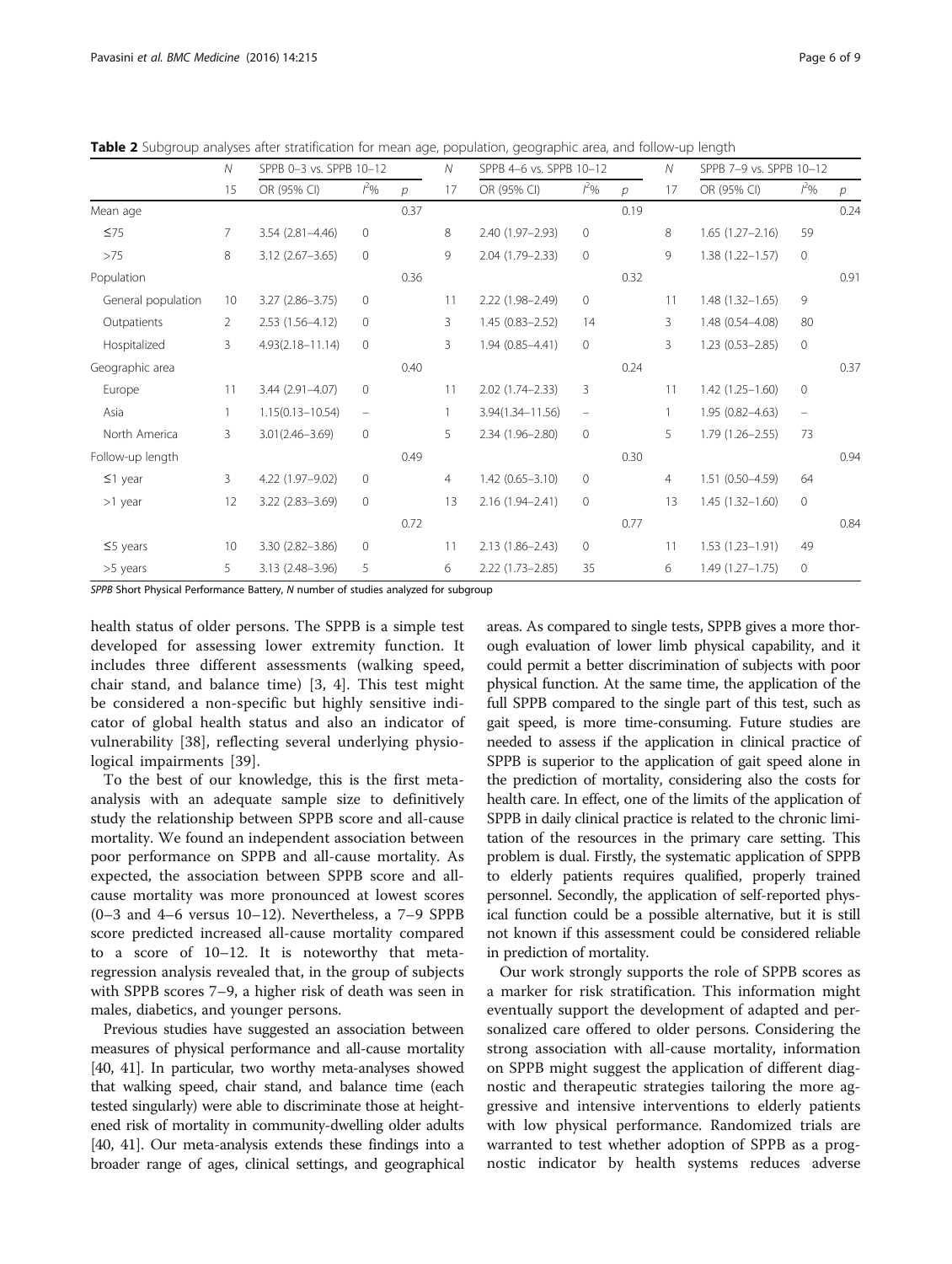<span id="page-6-0"></span>health-related outcomes or reduces health care costs. For example, use of SPPB may improve choice of postacute care setting, thereby reducing risk of short-term re-hospitalization and may better identify subsets of older patients unlikely to benefit from invasive surgical procedures. Alternatively, SPPB could be helpful as a surrogate endpoint of all-cause mortality in trials needing to quantify benefit and health improvements of specific treatments or rehabilitation programs. For example, the Lifestyle Interventions and Independence for Elders (LIFE) pilot study demonstrated that a structured physical activity program is able to increase the SPPB score [[42\]](#page-8-0). Subsequently, the investigators showed in a larger randomized trial that a moderate-to-intense program of physical activity reduces disability [[3\]](#page-7-0).

#### Study limitations

Our results suffer from those limitations that are inherent to all meta-analytic techniques including particularly heterogeneity in populations and variable endpoint definitions across studies. We could analyze data only from authors who replied to our request and, even if statistical analyses do not show the presence of publication bias, this could not be completely excluded. Secondly, we decided to report SPPB score in classes (0–3, 4–6, 7–9, 10–12) and not as a continuous variable. Finally, we only evaluated the association between SPPB and mortality. Additional studies are needed to show that adoption of SPPB into a prediction model improves discrimination of mortality and to evaluate its clinical utility in the practice setting. Nevertheless, this is a meta-analysis on a large sample, including more than 16,000 patients. Our protocol has been prespecified and registered on a public platform (PROSPERO), and the collaboration between authors allowed us to obtain highly standardized data.

#### Conclusions

In the present collaborative meta-analysis, a SPPB value less than 10 predicts all-cause mortality. This finding is consistent across different clinical settings, geographical areas, ages, and follow-up lengths.

#### Additional file

[Additional file 1:](dx.doi.org/10.1186/s12916-016-0763-7) Short Physical Performance Battery and all-cause Mortality: Systematic Review and Meta-analysis. eTable 1. New-Castle Ottawa Scale for quality assessment. **eTable 2**. Source for follow-up of all the studies included in the meta-analysis. **eTable 3.** Meta-regression analyses considering population characteristics of each study included in the meta-analysis. eTable 4. Assessment of publication bias. eTable 5. PRISMA checklist. eFigure 1. Funnel plot and Trim and Fill analysis. A. Relation between SPPB 0-3 vs 10-12 and all-cause mortality. B. Relation between SPPB 4-6 vs 10-12 and all-cause mortality. C. Relation between SPPB 7-9 vs 10-12 and all-cause mortality. **eFigure 2**. Scatter Plot of meta-regression analysis for female sex, diabetes mellitus and age and relation between SPPB 7-9 vs 10-12 and all-cause death. (DOCX 146 kb)

#### Acknowledgements

Not applicable.

#### Funding

B. Vaes and D. Legrand participated in the BELFRAIL study (B40320084685), which was supported by an unconditional grant from the Fondation Louvain. The Fondation Louvain is the support unit of the Université catholique de Louvain and is charged with developing the educational and research projects of the university by collecting gifts from corporations, foundations, and alumni.

J. Verghese participated in The Einstein Aging Study, which was supported by US National Institute on Aging grants (P01 AGO3949 and R01 AGO25119). Dr. Verghese received funding support from National Institute on Aging grants (R01 AG039330, R01 AGO44007, AGO44829, and R01 AG036921). C. Wang received funding support from National Institute on Aging grants (P01 AGO3949, R01 AG039330, R01 AGO44007, AGO44829, and R01 AG036921).

A. Arnau Bartes received a grant from the Fund for Health Research of Spain (PI042370) and the European Regional Development Fund (FEDER). K. Ensrud and P. Cawthon participated in the Study of Osteoporotic Fractures (SOF), which is supported by National Institutes of Health funding. The National Institute on Aging provides support under the following grant

numbers: R01 AG005407, R01 AR35582, R01 AR35583, R01 AR35584, R01 AG005394, R01 AG027574, and R01 AG027576.

A. Turusheva and E. Frolova received a Grant of the President of the Russian Federation (grant 192-RP) and the Foundation Louvain.

G. Kirk participated in the AIDS Linked to the IntraVenous Experience (ALIVE) study, which was supported by the National Institutes of Health (grants U01- DA-036297, R01-DA-04334, R01-DA-12568, RC1-AI-086053, and K24-AI118591).

#### Authors' contributions

RP, GC, and SV conceived and designed the research. GC, RP, and SV acquired the data. GC and RP performed the statistical analysis. JCB, MDB, MC, FL, BV, DL, JV, CW, SS, JG, LF, JCL, AAB, JE, MF, J-YL, KEE, PC, AT, EF, YR, VL, AC, and GK drafted the manuscript. GC, SV, and RF critically revised the manuscript for key intellectual content. All authors read and approved the final manuscript.

#### Competing interests

The authors declare that they have no competing interests.

#### Ethics approval and consent to participate

Every study included in the meta-analysis has been published after the approval of an ethics committee, and each patient enrolled signed a written consent. For this reason, the present meta-analysis did not required further ethics committee approval.

#### Author details

<sup>1</sup> Cardiology Unit, Azienda Ospedaliero-Universitaria S.Anna, Via Aldo Moro, 8 44124 Ferrara, Italy. <sup>2</sup>University of Maryland School of Medicine, Baltimore, MD, USA. <sup>3</sup>Division of Population Sciences, Department of Medical Oncology, Dana-Farber Cancer Institute, Boston, MA, USA. <sup>4</sup>Department of Critical Care Medicine and Surgery, Unit of Gerontology and Geriatric Medicine, University of Florence and Azienda Ospedaliero-Universitaria Careggi, Florence, Italy. <sup>5</sup>Gérontopôle, Centre Hospitalier Universitaire de Toulouse, Toulouse, France <sup>6</sup>INSERM UMR1027, Université de Toulouse III Paul Sabatier, Toulouse, France. <sup>7</sup>Department of Geriatrics, Neurosciences and Orthopaedics, Catholic University of the Sacred Heart, Rome, Italy. <sup>8</sup>Institute of Health and Society, Université catholique de Louvain (UCL), Brussels, Belgium. <sup>9</sup>Department of Public Health and Primary Care, KU Leuven (KUL), Leuven, Belgium. <sup>10</sup>Institut de Recherche Sante et Societe, Universite Catholique de Louvain, Brussels, Belgium. 11Department of Neurology & Medicine, Albert Einstein College of Medicine, Bronx, New York, USA. 12Department of Epidemiology, Albert Einstein College of Medicine, Bronx, New York, USA.<sup>13</sup>Department of Public Health, University of Turku, Turku, Finland. <sup>14</sup>National Institute on Aging, Longitudinal Studies Section, Clinical Research Branch, NIA-ASTRA Unit, Harbor Hospital, Baltimore, MD, USA. <sup>15</sup>Department of Medicine, Division of Gastroenterology and Hepatology, University of California San Francisco, San Francisco, CA, USA. <sup>16</sup>Clinical Research Unit, Althaia Xarxa Assistencial Universitària de Manresa, Manresa, Barcelona, Spain. <sup>17</sup>Servei de Geriatria i Cures Palliatives, Hospital Universitari de la Santa Creu, Vic, Barcelona, Spain.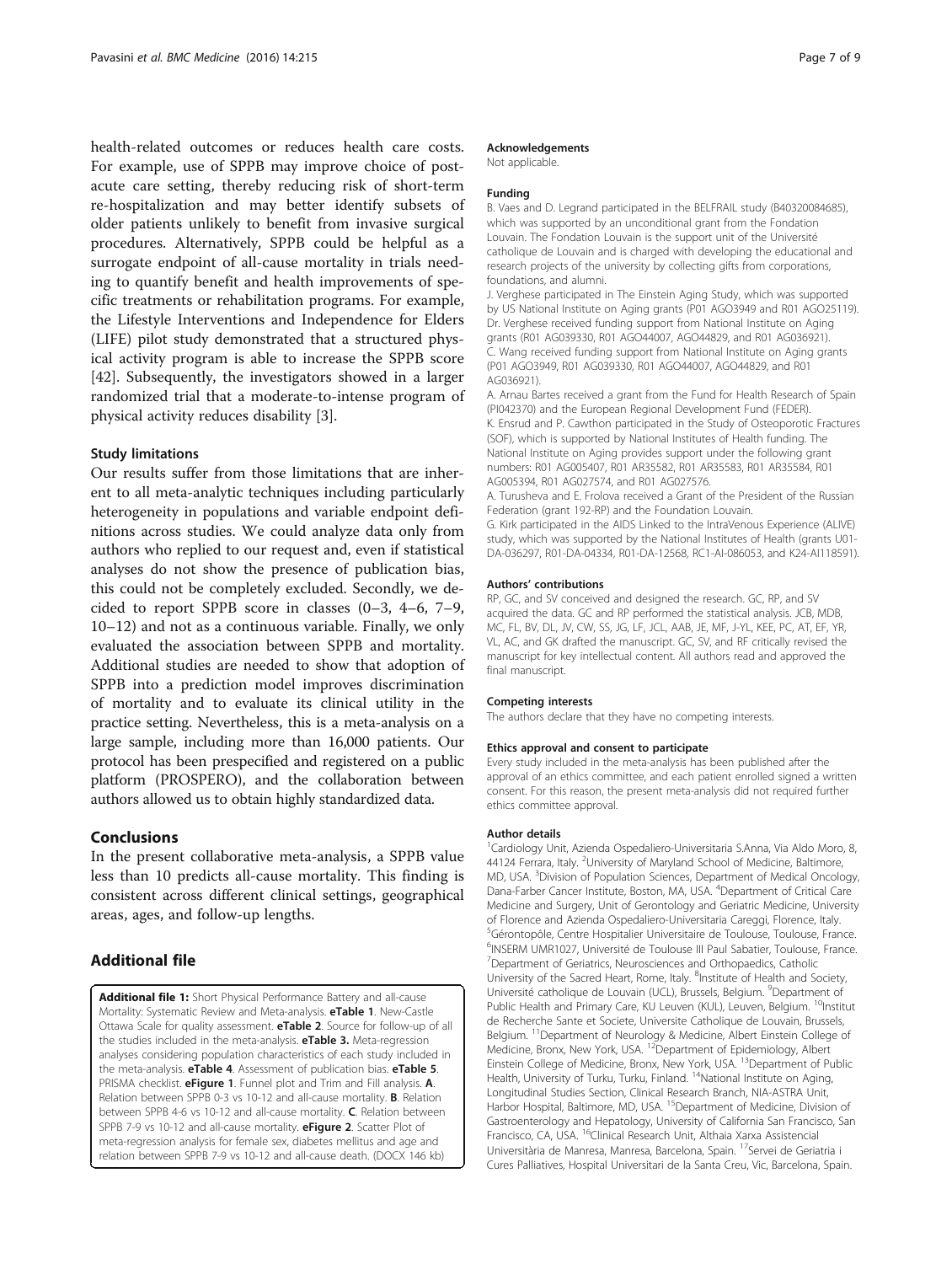<span id="page-7-0"></span><sup>18</sup>Health Services Research Group, IMIM, Hospital del Mar Medical Research Institute, Barcelona, Spain. 19CIBER Epidemiología y Salud Pública (CIBERESP), Barcelona, Spain. 20Department of Rehabilitation Medicine, Seoul National University Bundang Hospital, Seoul National University College of Medicine, Seongnam, Gyeonggi, Republic of Korea. <sup>21</sup> Medicine and Epidemiology & Community Health, University of Minnesota, Minneapolis, Minnesota, USA. <sup>22</sup>General Internal Medicine, Minneapolis VA Health Care System, Minneapolis, Minnesota, USA. <sup>23</sup>California Pacific Medical Center Research Institute, San Francisco CA, USA. 24Department of Family Medicine, The North-Western State Medical University named after I.I. Mechnikov, St. Petersburg, Russia. 25Faculte' de Me' decine, Laboratoire d'Epidemiologie et Sante' Communautaire (Unite' Inserm 558), Alle'es Jules Guesde, Toulouse, France. <sup>26</sup>Unit of Geriatric Pharmacoepidemiology, Research Hospital of Cosenza, Italian National Research Centre on Aging (INRCA), Cosenza, Italy. <sup>27</sup>Departments of Epidemiology and Medicine, Johns Hopkins University, Baltimore MD, USA. 28Maria Cecilia Hospital, GVM Care & Research, E.S.: Health Science Foundation, Cotignola, Italy. <sup>29</sup>Department of Medical Science, Section of Internal and Cardiorespiratory Medicine, University of Ferrara, Ferrara, Italy.

#### Received: 15 August 2016 Accepted: 1 December 2016 Published online: 22 December 2016

#### References

- 1. [http://gamapserver.who.int/gho/interactive\\_charts/mbd/life\\_expectancy/](http://gamapserver.who.int/gho/interactive_charts/mbd/life_expectancy/atlas.html) [atlas.html.](http://gamapserver.who.int/gho/interactive_charts/mbd/life_expectancy/atlas.html) Accessed 31 July 2016.
- 2. Fried LP, Tangen CM, Walston J, Newman AB, Hirsch C, Gottdiener J, et al. Frailty in older adults: evidence for a phenotype. J Gerontol A Biol Sci Med Sci. 2001;56(3):M146–57.
- 3. Pahor M, Guralnik JM, Ambrosius WT, Blair S, Bonds DE, Church TS, et al. Effect of structured physical activity on prevention of major mobility disability in older adults: the LIFE study randomized clinical trial. JAMA. 2014;311(23):2387–96.
- 4. Guralnik JM, Simonsick EM, Ferrucci L, Glynn RJ, Berkman LF, Blazer DG, et al. A short physical performance battery assessing lower extremity function: association with self-reported disability and prediction of mortality and nursing home admission. J Gerontol. 1994;49(2):M85–94.
- 5. Guralnik JM, Ferrucci L, Simonsick EM, Salive ME, Wallace RB. Lowerextremity function in persons over the age of 70 years as a predictor of subsequent disability. N Engl J Med. 1995;332(9):556–61.
- 6. Arnau A, Espaulella J, Méndez T, Serrarols M, Canudas J, Formiga F, et al. Lower limb function and 10-year survival in population aged 75 years and older. Fam Pract. 2016;33(1):10–6.
- 7. Brown JC, Harhay MO, Harhay MN. Physical function as a prognostic biomarker among cancer survivors. Br J Cancer. 2015;112(1):194–8.
- 8. Cesari M, Onder G, Zamboni V, Manini T, Shorr RI, Russo A, et al. Physical function and self-rated health status as predictors of mortality: results from longitudinal analysis in the ilSIRENTE study. BMC Geriatr. 2008;8:34.
- 9. Cesari M, Cerullo F, Zamboni V, Di Palma R, Scambia G, Balducci L, et al. Functional status and mortality in older women with gynecological cancer. J Gerontol A Biol Sci Med Sci. 2013;68(9):1129–33.
- 10. Chiarantini D, Volpato S, Sioulis F, Bartalucci F, Del Bianco L, Mangani I, et al. Lower extremity performance measures predict long-term prognosis in older patients hospitalized for heart failure. J Card Fail. 2010;16(5):390–5.
- 11. Corsonello A, Lattanzio F, Pedone C, Garasto S, Laino I, Bustacchini S, et al. Prognostic significance of the short physical performance battery in older patients discharged from acute care hospitals. Rejuvenation Res. 2012;15(1):41–8.
- 12. Ensrud KE, Lui LY, Paudel ML, Schousboe JT, Kats AM, Cauley JA, et al. Effects of mobility and cognition on risk of mortality in women in late life: a prospective study. J Gerontol A Biol Sci Med Sci. 2016;71(6):759–65.
- 13. Greene M, Covinsky K, Astemborski J, Piggott DA, Brown T, Leng S, et al. The relationship of physical performance with HIV disease and mortality. AIDS. 2014;28(18):2711–9.
- 14. Kim YH, Kim KI, Paik NJ, Kim KW, Jang HC, Lim JY. Muscle strength: a better index of low physical performance than muscle mass in older adults. Geriatr Gerontol Int. 2016;16(5):577–85.
- 15. Lai JC, Feng S, Terrault NA, Lizaola B, Hayssen H, Covinsky K. Frailty predicts waitlist mortality in liver transplant candidates. Am J Transplant. 2014;14(8): 1870–9.
- 16. Legrand D, Vaes B, Matheï C, Adriaensen W, Van Pottelbergh G, Degryse JM. Muscle strength and physical performance as predictors of mortality,

hospitalization, and disability in the oldest old. J Am Geriatr Soc. 2014;62(6):1030–8.

- 17. Minneci C, Mello AM, Mossello E, Baldasseroni S, Macchi L, Cipolletti S, et al. Comparative study of four physical performance measures as predictors of death, incident disability, and falls in unselected older persons: the insufficienza Cardiaca negli Anziani Residenti a Dicomano Study. J Am Geriatr Soc. 2015;63(1):136–41.
- 18. Rolland Y, Lauwers-Cances V, Cesari M, Vellas B, Pahor M, Grandjean H. Physical performance measures as predictors of mortality in a cohort of community-dwelling older French women. Eur J Epidemiol. 2006;21(2):113–22.
- 19. Stenholm S, Koster A, Valkeinen H, Patel KV, Bandinelli S, Guralnik JM, et al. Association of physical activity history with physical function and mortality in old age. J Gerontol A Biol Sci Med Sci. 2016;71(4):496–501.
- 20. Tadjibaev P, Frolova E, Gurina N, Degryse J, Vaes B. The relationship between physical performance and cardiac function in an elderly Russian cohort. Arch Gerontol Geriatr. 2014;59(3):554–61.
- 21. Verghese J, Holtzer R, Lipton RB, Wang C, Mobility stress test approach to predicting frailty, disability, and mortality in high-functioning older adults. J Am Geriatr Soc. 2012;60(10):1901–5.
- 22. Volpato S, Cavalieri M, Sioulis F, Guerra G, Maraldi C, Zuliani G, et al. Predictive value of the Short Physical Performance Battery following hospitalization in older patients. J Gerontol A Biol Sci Med Sci. 2011;66(1):89–96.
- 23. Comba M, Fonte G, Isaia G, Pricop L, Sciarrillo I, Michelis G, et al. Cardiac and inflammatory biomarkers and in-hospital mortality in older medical patients. J Am Med Dir Assoc. 2014;15(1):68–72.
- 24. Fox KR, Ku PW, Hillsdon M, Davis MG, Simmonds BA, Thompson JL, et al. Objectively assessed physical activity and lower limb function and prospective associations with mortality and newly diagnosed disease in UK older adults: an OPAL four-year follow-up study. Age Ageing. 2015; 44(2):261–8.
- 25. Khan H, Kalogeropoulos AP, Georgiopoulou VV, Newman AB, Harris TB, Rodondi N, et al. Frailty and risk for heart failure in older adults: the health, aging, and body composition study. Am Heart J. 2013;166(5):887–94.
- 26. Klepin HD, Geiger AM, Tooze JA, Kritchevsky SB, Williamson JD, Pardee TS, et al. Geriatric assessment predicts survival for older adults receiving induction chemotherapy for acute myelogenous leukemia. Blood. 2013; 121(21):4287–94.
- 27. Miller DK, Wolinsky FD, Andresen EM, Malmstrom TK, Miller JP. Adverse outcomes and correlates of change in the Short Physical Performance Battery over 36 months in the African American health project. J Gerontol A Biol Sci Med Sci. 2008;63(5):487–94.
- 28. Panas LJ, Siordia C, Angel RJ, Eschbach K, Markides KS. Physical performance and short-term mortality in very old Mexican Americans. Exp Aging Res. 2013;39(5):481–92.
- 29. Singer JP, Diamond JM, Gries CJ, McDonnough J, Blanc PD, Shah R, et al. Frailty phenotypes, disability, and outcomes in adult candidates for lung transplantation. Am J Respir Crit Care Med. 2015;192(11):1325–34.
- 30. Moher D, Cook DJ, Eastwood S, Olkin I, Rennie D, Stroup DF, et al. Improving the quality of reports of meta-analyses of randomized controlled trials: the QUOROM statement. Lancet. 1999;354:1896–900.
- 31. Stroup DF, Berlin JA, Morton SC, Olkin I, Williamson GD, Rennie D, et al. Meta-analysis of observational studies in epidemiology: a proposal for reporting. Meta-Analysis of Observational Studies in Epidemiology (MOOSE) group. JAMA. 2000;283:2008–12.
- 32. Higgins JPT, Green S. Cochrane handbook for systematic reviews of interventions, version 5.1.0, The Cochrane Collaboration. 2009. http:// handbook.cochrane.org. Accessed 13 Mar 2016.
- 33. Liberati A, Altman DG, Tetzlaff J, Mulrow C, Gøtzsche PC, Ioannidis JP, et al. The PRISMA statement for reporting systematic reviews and meta-analyses of studies that evaluate healthcare interventions: explanation and elaboration. BMJ. 2009;339:b2700.
- 34. Wells GA, Shea B, O'Connell D, Peterson J, Welch V, Losos M, et al. The Newcastle-Ottawa Scale (NOS) for assessing the quality of nonrandomised studies in meta-analyses. [http://www.ohri.ca/programs/clinical\\_](http://www.ohri.ca/programs/clinical_epidemiology/oxford.asp) [epidemiology/oxford.asp.](http://www.ohri.ca/programs/clinical_epidemiology/oxford.asp) Accessed 15 Apr 2016.
- 35. DerSimonian R, Laird N. Meta-analysis in clinical trials. Control Clin Trial. 1986;7:177–88.
- 36. Higgins JP, Thompson SG, Deeks JJ, Altman DG. Measuring inconsistency in meta-analyses. BMJ. 2003;327:557–60.
- 37. Cooper H, Hedges VL, Valentine JC, editors. Handbook of research synthesis and meta-analysis. 2nd ed. New York: Russell Sage Foundation; 2009.